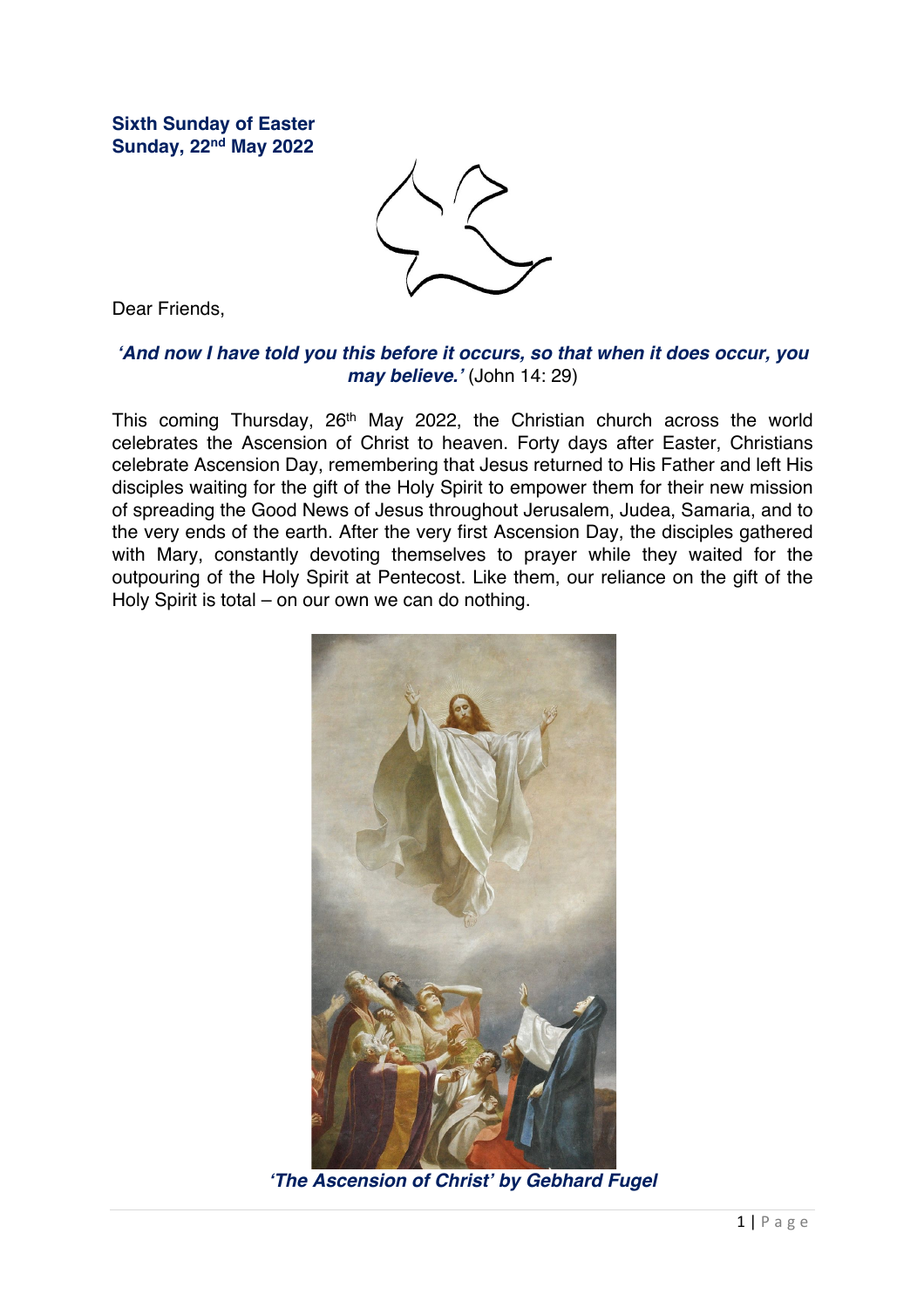Thursday, 26<sup>th</sup> May also marks the first of eleven days of a global wave of prayer across the world. Called *'Thy Kingdom Come,'* this prayer initiative runs from Ascension Day to Pentecost Sunday.

Each year we are invited to join with tens of millions of Christians around the world, and across all denominations in praying specifically for five people we know personally to come to know more of God's love in Jesus Christ, and to pray that the Holy Spirit will empower us to boldly witness to them of the love, hope and salvation we enjoy.

I will be using the prayers below at St Stephen's, Sparsholt this coming Sunday morning at their Morning Worship service. I have set the prayers out here so that you can also offer up these payers individually, as we commit our Christian community to pray for others we love to find faith in Jesus Christ, our Lord and Saviour, for themselves.

## **Prayer for Thy Kingdom Come 2022**

As we wait in silence, Lord, **make us ready for Your coming Spirit.** 

As we listen to Your word, **make us ready for Your coming Spirit.** 

As we worship You in majesty, **make us ready for Your coming Spirit.** 

As we long for Your refreshing, **make us ready for Your coming Spirit.**

As we long for Your renewing, **make us ready for Your coming Spirit.**

As we long for Your equipping, **make us ready for Your coming Spirit.** 

As we long for Your empowering, **make us ready for Your coming Spirit.** 

Almighty God, your ascended Son has sent us into the world to preach the good news of your kingdom: inspire us with your Spirit and fill our hearts with the fire of your love, that all who hear your Word may be drawn to you, through Jesus Christ our Lord. **Amen.**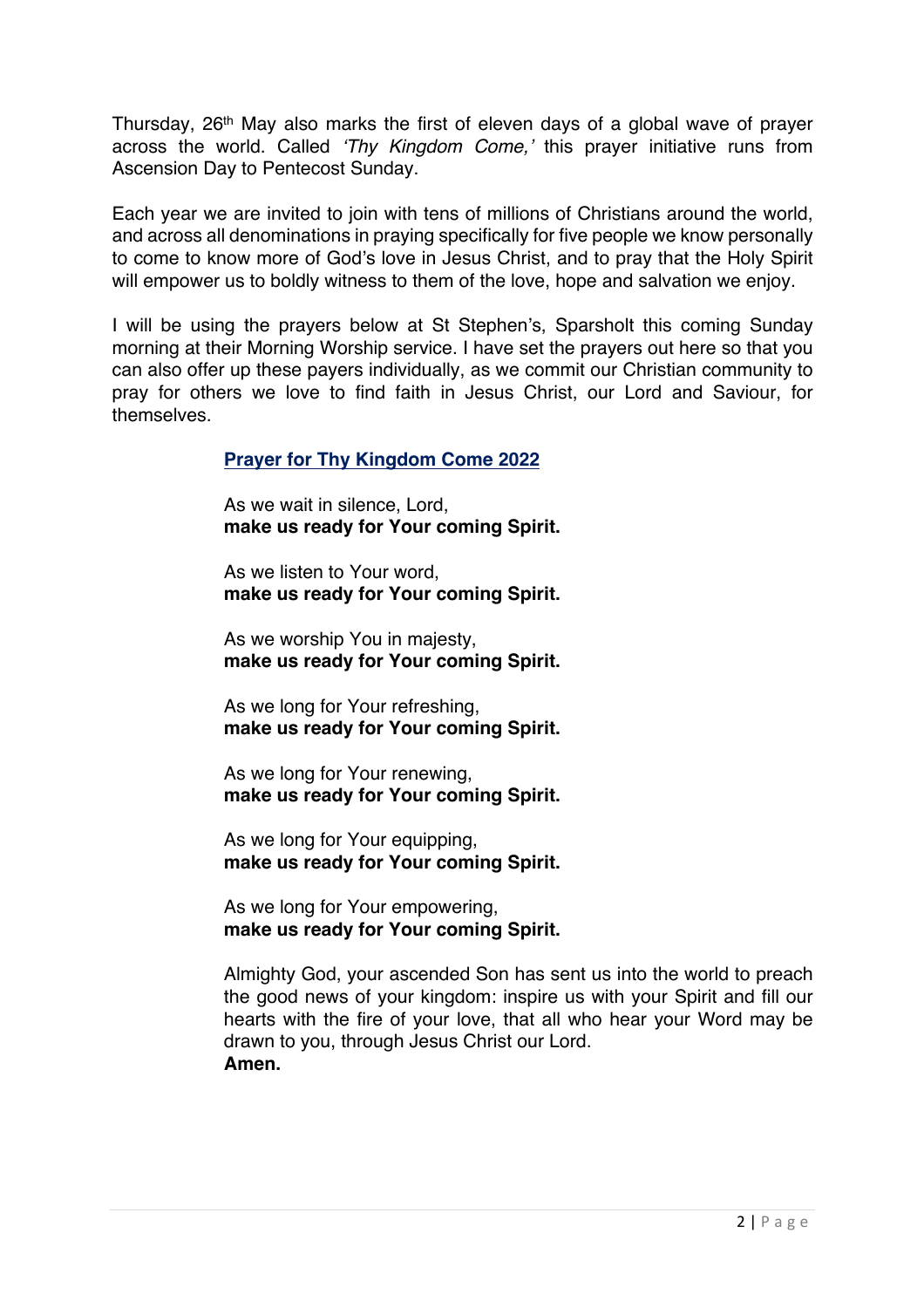

*'Ascension' by Barb Carr*

As a community of faith, we are particularly praying for families to find faith together. In our schools, young people are developing a vibrant and fulfilling relationship with Jesus, but oftentimes, when they go home from school, the pupils' families are not sharing their own faith experiences with their children, or are unwilling to explore the faith their young ones have found in Christ.

As a Benefice, I am asking us all to focus on praying for families to find the time and courage to open up to each other about their spiritual lives – talking to each other about what faith may or may not mean to them, and listening to what those who believe in the truth of the Gospels have to say about how their lives have been changed by letting the light of God's love into their hearts.

This is a conversation we can have across all generations within families. Believing in God changes everything about our lives. Because when we trust all that God promises to be to us in Christ Jesus, the Holy Spirit changes our hearts so we are blessed with joy, peace, love, and obedient hope. Isn't that what we want for all those we love, for families across the world and all for whom we pray? At the most fundamental level, a belief in God saves our lives! God tells us if we believe in Him, and in His Son, Jesus Christ, we will be saved from death and blessed with eternal life with Christ forever.

So, as we journey as a people of faith from Ascension to Pentecost, let us pray for others to find faith in Jesus, that they too might find the peace which passes all understanding in God's eternal and everlasting love.

Yours in the blessing of Christ,

## Jax **Revd Jax Machin,** Rector, The Downs Benefice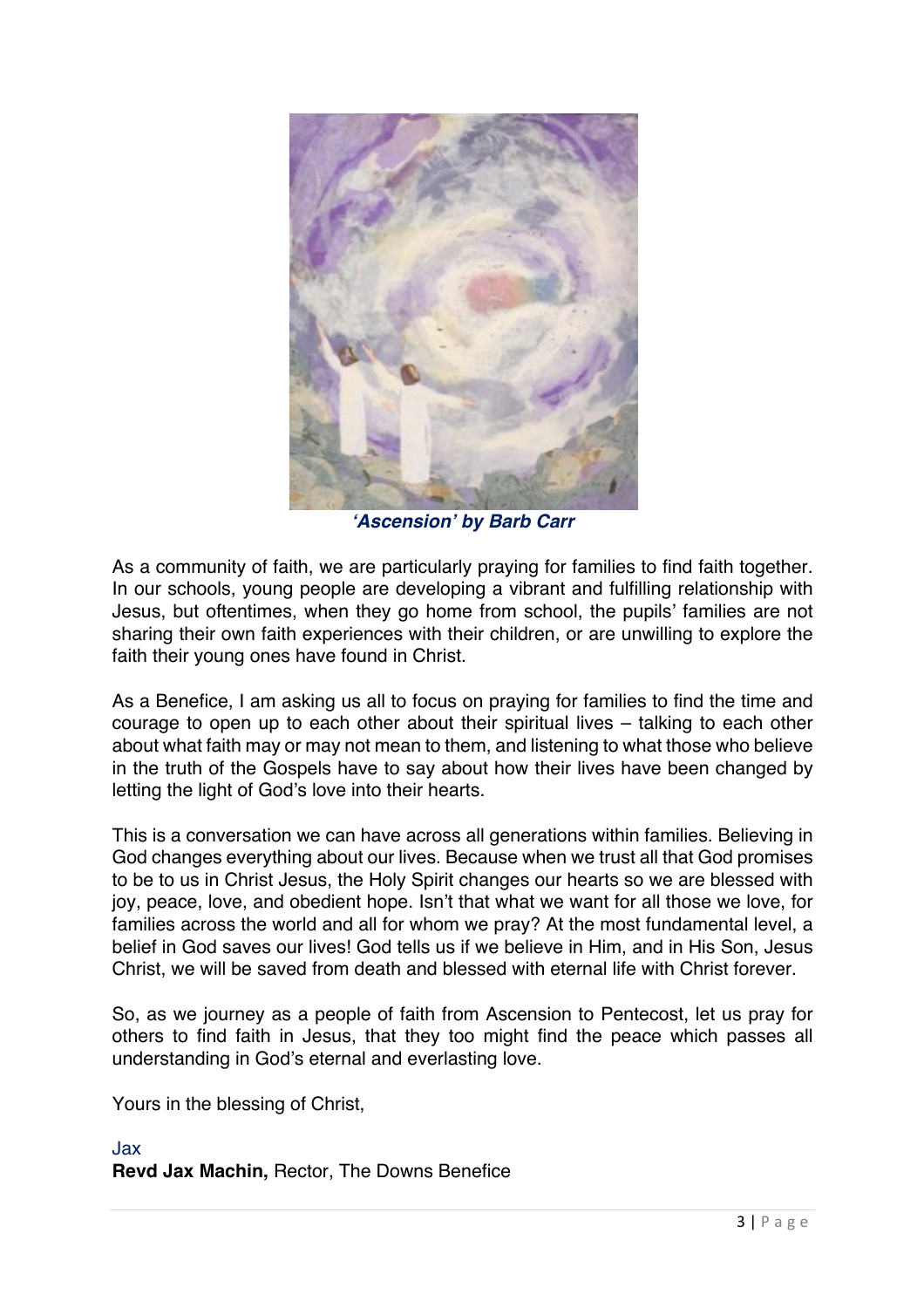# **Collect for the Sixth Sunday of Easter**

God our redeemer, you have delivered us from the power of darkness and brought us into the kingdom of your Son: grant, that as by his death he has recalled us to life, so by his continual presence in us he may raise us to eternal joy; through Jesus Christ your Son our Lord, who is alive and reigns with you, in the unity of the Holy Spirit. one God, now and for ever. Amen.



# **Acts 16:9-15**

During the night Paul had a vision: there stood a man of Macedonia pleading with him and saying, 'Come over to Macedonia and help us.' When he had seen the vision, we immediately tried to cross over to Macedonia, being convinced that God had called us to proclaim the good news to them. We set sail from Troas and took a straight course to Samothrace, the following day to Neapolis, and from there to Philippi, which is a leading city of the district of Macedonia and a Roman colony. We remained in this city for some days. On the Sabbath day we went outside the gate by the river, where we supposed there was a place of prayer; and we sat down and spoke to the women who had gathered there. A certain woman named Lydia, a worshipper of God, was listening to us; she was from the city of Thyatira and a dealer in purple cloth. The Lord opened her heart to listen eagerly to what was said by Paul. When she and her household were baptized, she urged us, saying, 'If you have judged me to be faithful to the Lord, come and stay at my home.' And she prevailed upon us.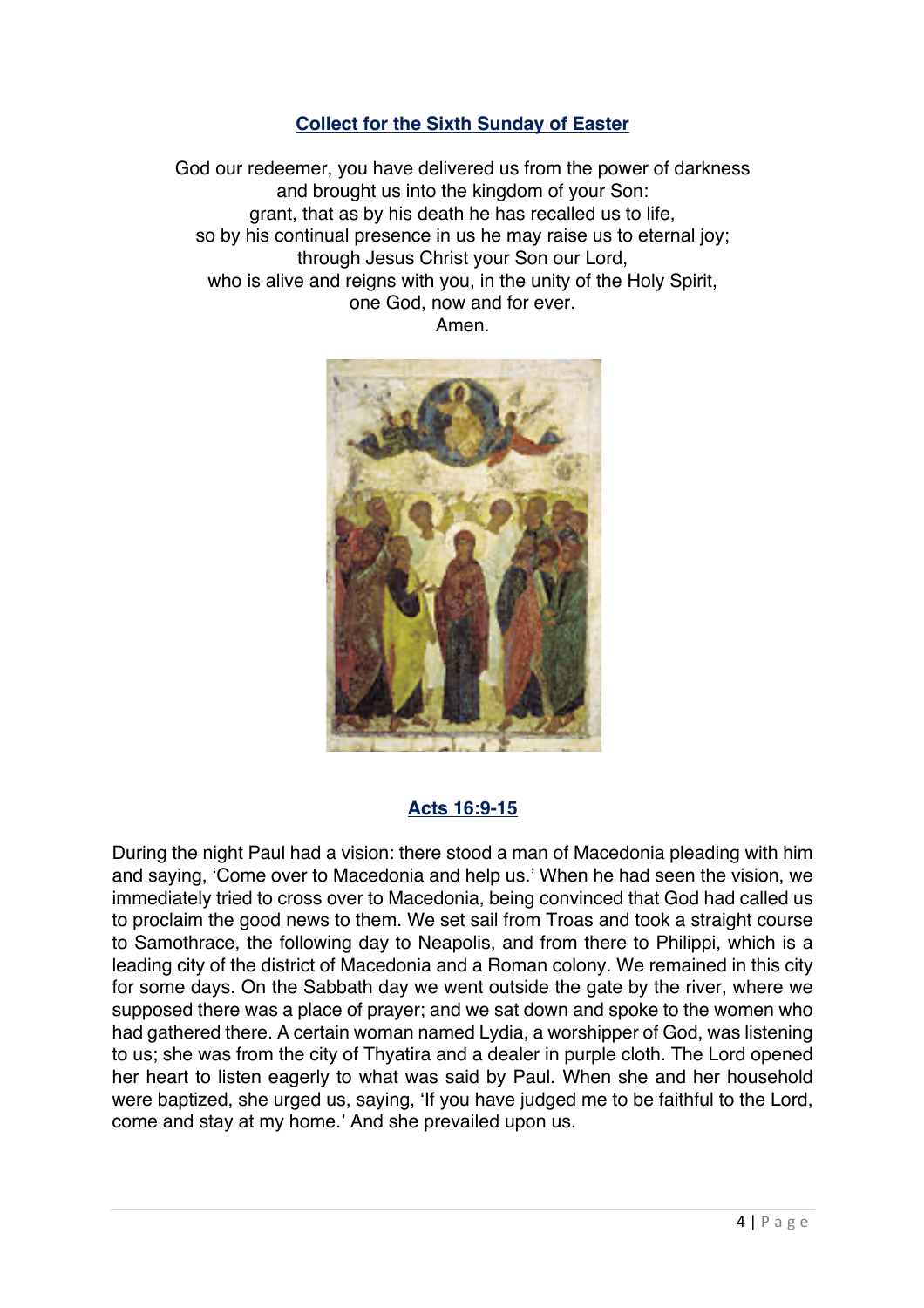## **John 14:23-29**

Jesus answered him, 'Those who love me will keep my word, and my Father will love them, and we will come to them and make our home with them. Whoever does not love me does not keep my words; and the word that you hear is not mine, but is from the Father who sent me. 'I have said these things to you while I am still with you. But the Advocate, the Holy Spirit, whom the Father will send in my name, will teach you everything, and remind you of all that I have said to you. Peace I leave with you; my peace I give to you. I do not give to you as the world gives. Do not let your hearts be troubled, and do not let them be afraid. You heard me say to you, 'I am going away, and I am coming to you.' If you loved me, you would rejoice that I am going to the Father, because the Father is greater than I. And now I have told you this before it occurs, so that when it does occur, you may believe.

#### **Schedule of Services**

Now that all national Coronavirus restrictions have been lifted, it is no longer necessary to book seats in our parishes for services. Neither is it mandatory for you to wear masks in church. However, Coronavirus is still very much with us. There are a number of people in our villages with it at present, so we are encouraging people to observe social distancing measures.

| Date                                                                               | Ch                                                                                                     | Cr                                                   | Li                                                                                          | Sp                 | Wh                               |  |  |
|------------------------------------------------------------------------------------|--------------------------------------------------------------------------------------------------------|------------------------------------------------------|---------------------------------------------------------------------------------------------|--------------------|----------------------------------|--|--|
| $22nd$ May                                                                         |                                                                                                        |                                                      | <b>Christian Aid</b><br>Morning<br>Prayer<br>Service                                        | Morning<br>Worship | 8am - Holy<br>Communion<br>(BCP) |  |  |
| $26th$ May<br><b>Ascension Day</b>                                                 |                                                                                                        |                                                      | $7.30am -$<br>Holy<br>Communion<br>followed by<br><b>Breakfast in</b><br>the Church<br>Room |                    |                                  |  |  |
| $29th$ May                                                                         |                                                                                                        | 5 <sup>th</sup> Sunday<br>Benefice Holy<br>Communion |                                                                                             |                    |                                  |  |  |
| 5 <sup>th</sup> June<br>Pentecost /<br><b>Whit Sunday</b><br>/ Platinum<br>Jubilee | Morning<br>Prayer<br>- for Her<br>Majesty The<br>Queen                                                 | Holy<br>Communion                                    | $9.15am -$<br>Prayers for<br>Her Majesty<br>The Queen                                       |                    |                                  |  |  |
| $12th$ June<br><b>Trinity Sunday</b>                                               | 11am - Trinity Sunday Open-Air Benefice Service followed by BYO Benefice<br>Picnic<br>(Northwood Park) |                                                      |                                                                                             |                    |                                  |  |  |